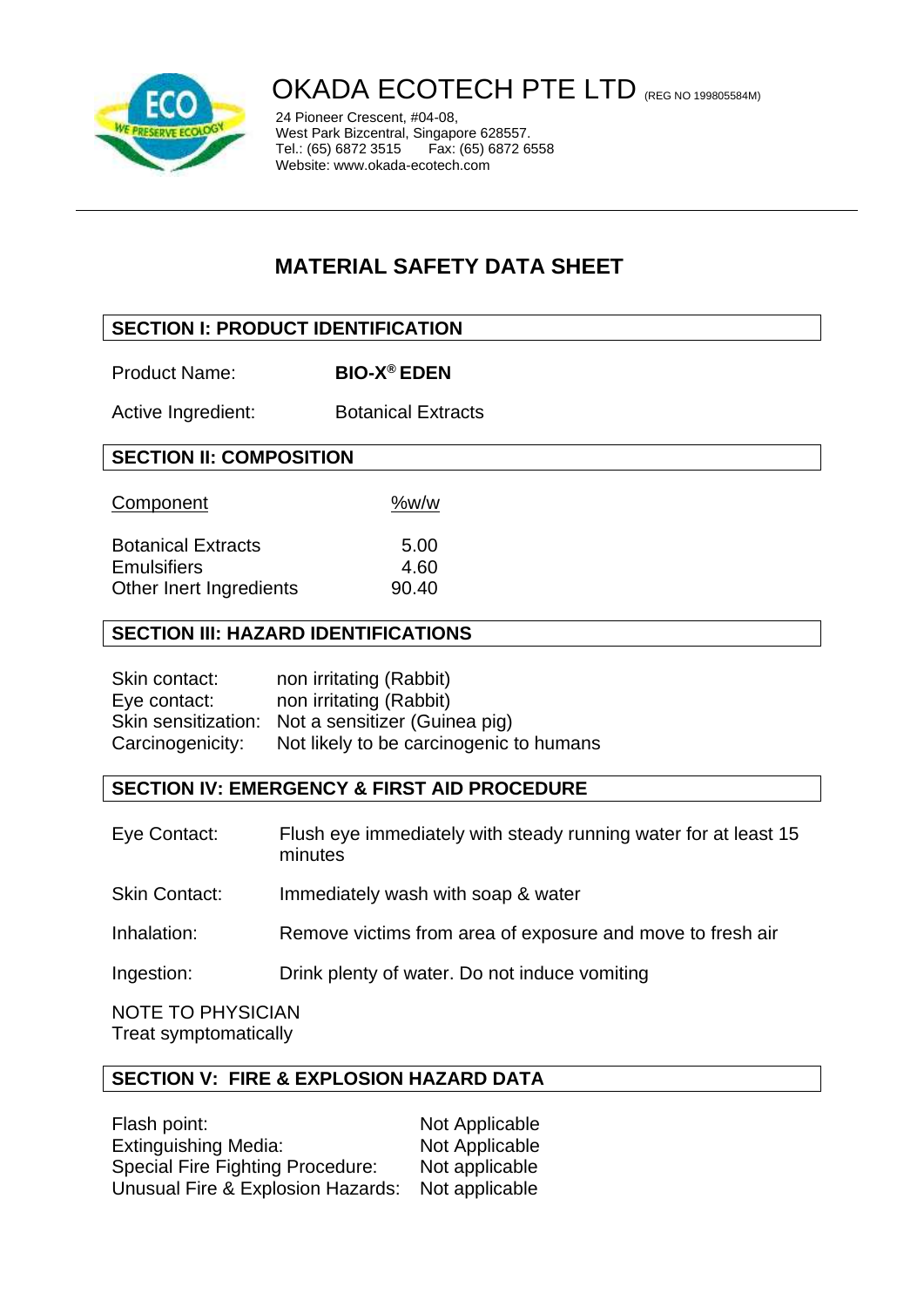## **SECTION VI: SPILL OR LEAKAGE**

STEP TO BE TAKE IN CASE MATERIAL IS RELEASED OR SPILLED. Hose off road surfaces to prevent accident or slippery surface.

#### **SECTION VII: HANDLING & STORAGE**

Keep out of reach of children. Keep container closed when not in use. Store in a cool, dry place, away from direct sunlight and high temperature.

#### **SECTION VIII: SPECIAL PROTECTION INFORMATION**

Respiratory Protection: None normally required Protective Gloves: None normally required

Ventilation Requirements: General ventilation is adequate Eye Protection: None normally required

#### **SECTION IX: PHYSICAL /CHEMICAL CHARACTERISTIC**

Appearance: Milky White Liquid

Odor: Pleasant Pine/garlic odor

pH at 30 deg C: 3.0– 5.0

Dispersibility in water: Miscible in water

Viscosity (BF/LVT/#1/100rpm/30deg C): 2 - 5 cps

Specific Gravity:  $0.995 \pm 0.1$ 

## **SECTION X: STABILITY & REACTIVITY DATA**

Stability: Stable

Hazardous Polymerization: Will not occur Materials to Avoid: Acids

Hazardous Decomposition Products: Oxides of carbon. Decomposition is very unlikely. Conditions to Avoid: Excessive heat & prolong sunshine

#### **SECTION XI: TOXICOLOGICAL INFORMATION**

| <b>Acute Toxicity:</b><br>Ingestion: | $LD_{50}$ > 2,000mg/kg (OECD 420 Guideline) |
|--------------------------------------|---------------------------------------------|
| Inhalation:                          | $LD^{50} > 4.11$ mg/l air                   |
| Dermal Absorption:                   | $LD_{50} > 2,000$ mg/kg (OECD 434Guideline) |